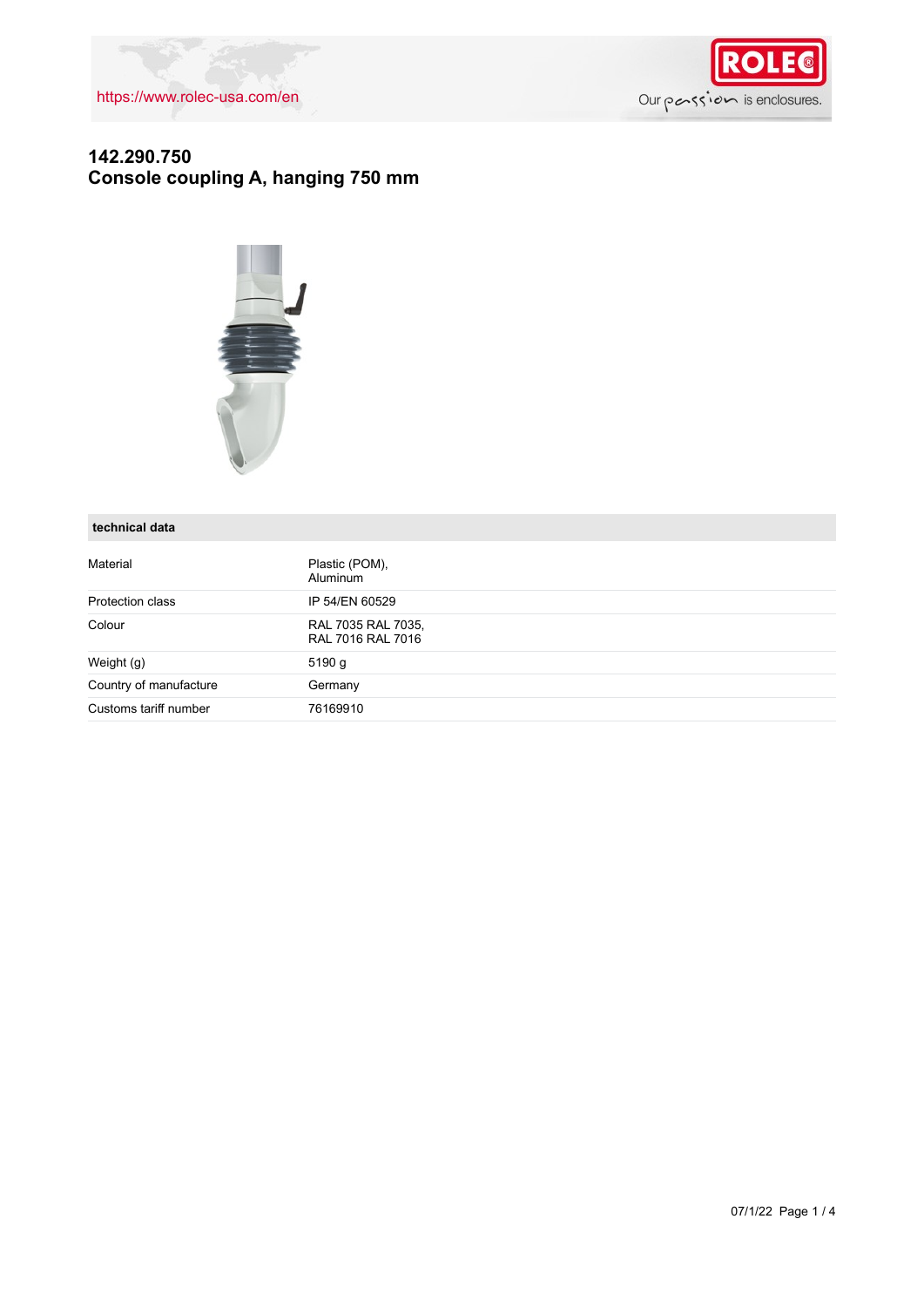



## **profiPLUS 50** DESIGNER SUSPENSION ARM SYSTEM FOR LIGHT TO MEDIUM LOADS

#### **IP 54**

profiPLUS 50 is a modern suspension arm system which combines ergonomic design with advanced technology. The highly attractive appearance perfectly matches the design of modern machines. The range includes mounting adapters for connecting to display panels from leading manufacturers such as Siemens, B&R and Beckhoff.

The profiPLUS 50 system is designed for time-saving assembly. For this, ROLEC engineers have developed the "one-screw adjustment" feature which means the system can be fully adjusted by just a single screw. All system couplings are pre-fitted with a support profile as standard, saving assembly time. The ducts in the interior of the system provide space for multiple cables such as HDMI, DVI and network cables. Cable protectors are integrated into all rotating system elements as standard. Fully integrated electrical bonding protects operators and the machinery. A set screw system in the joints allows adjustment of the pivoting range in 30° steps. For higher loads, a reducer adapter also enables connection of profiPLUS 50 to the larger profiPLUS 70 system.

#### **Feel free to use our practical suspension arm configurator. Please choose whether you want a horizontal or vertical alignment.**

Load-bearing capacity embed\_LBC\_diagram\_start\_#etc/traglast/Belastungsdiagramm\_PP50\_EN.jpg#embed\_LBC\_diagram\_end

Principle Economic, compact and elegant designer suspension arm system for light to medium loads

Additional info Possible to connect control enclosures from leading manufacturers such as Siemens, Beckhoff, B&R and ROLEC

The spacious cable routing offers an optimum connection with all interfaces, sufficient space is available for a range of cables and connectors

Patented ROLEC solution for alignment of the complete system in a horizontal direction through a single set screw!

Continuous equipotential bonding, DIN VDE 0113 / EN 60204-1 / IEC 204-1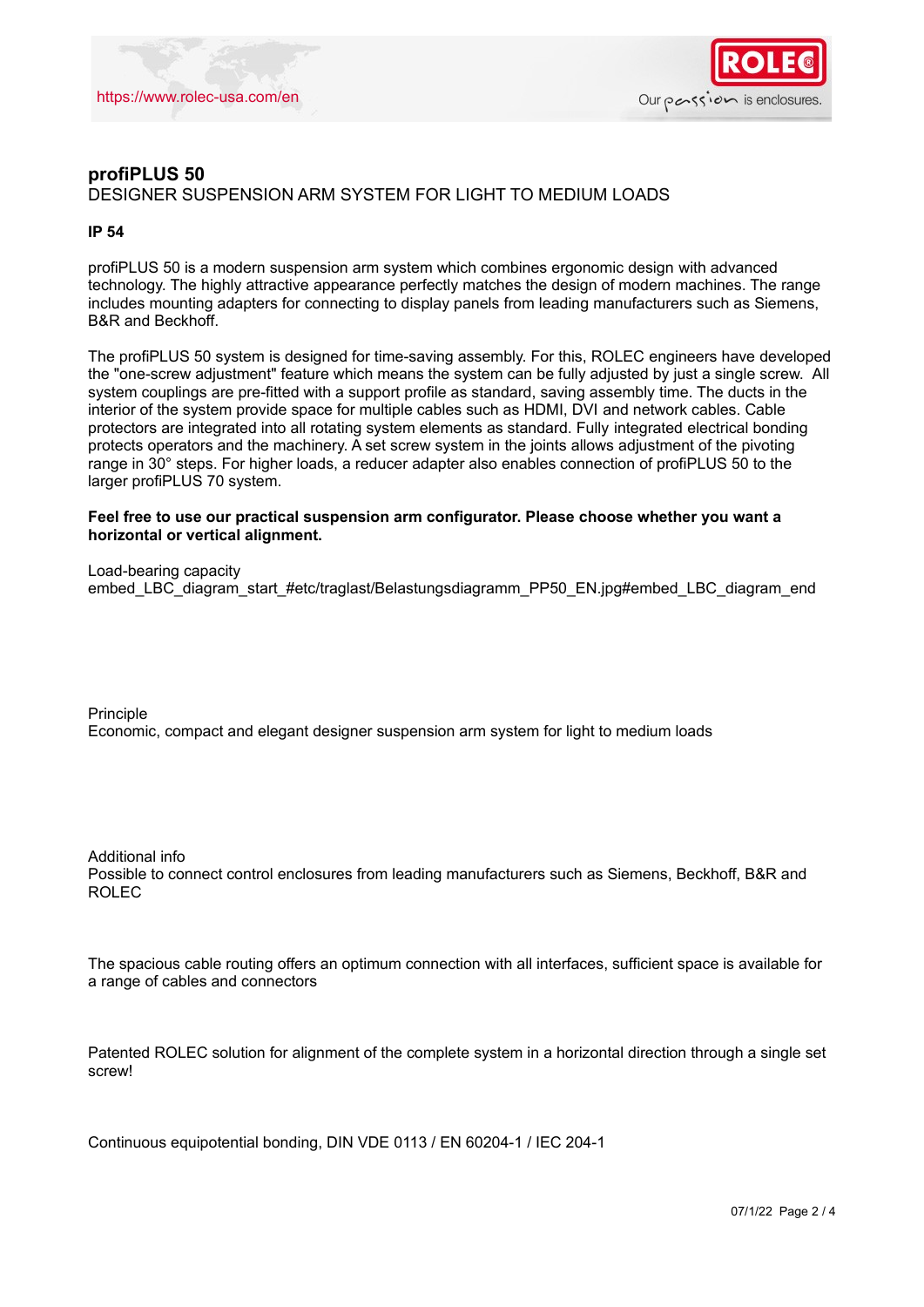



#### All couplings are equipped with pre-fitted support profile as standard

Integrated cable protection in all system parts

Optional: Signal light adapters for joint and elbow

Material/coating Diecast aluminum alloy, powder coated RAL 7035 light gray

Optional: Special colors

Support profiles: Extruded aluminum profile, anodized silver, preformed fastening thread

Optional: Anodized special colors or powder coated

Covers: Plastic (POM), RAL 7015 slate gray

Bellows: PVC-P, RAL 7016 anthracite gray, temperature resistance: -30°C to +70°C

Gasket Chloroprene O-ring gasket (CR)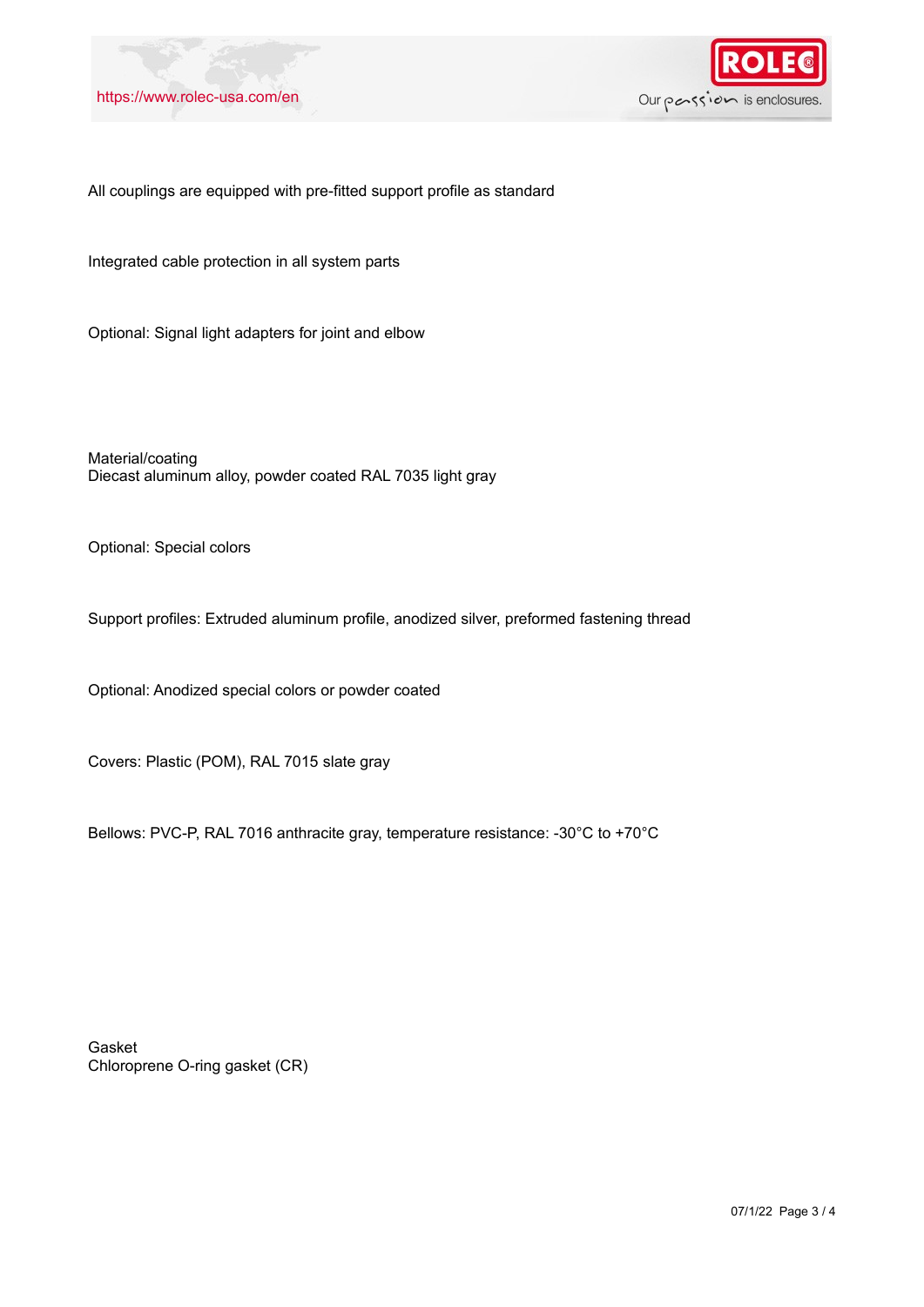### <https://www.rolec-usa.com/en>



Cable routing Suitable for HDMI, patch cables, DVI, USB, cold-device plugs etc.

Ingress protection IP 54 / EN 60529

Customizing Learn more about our full customizing service for installation-ready enclosures